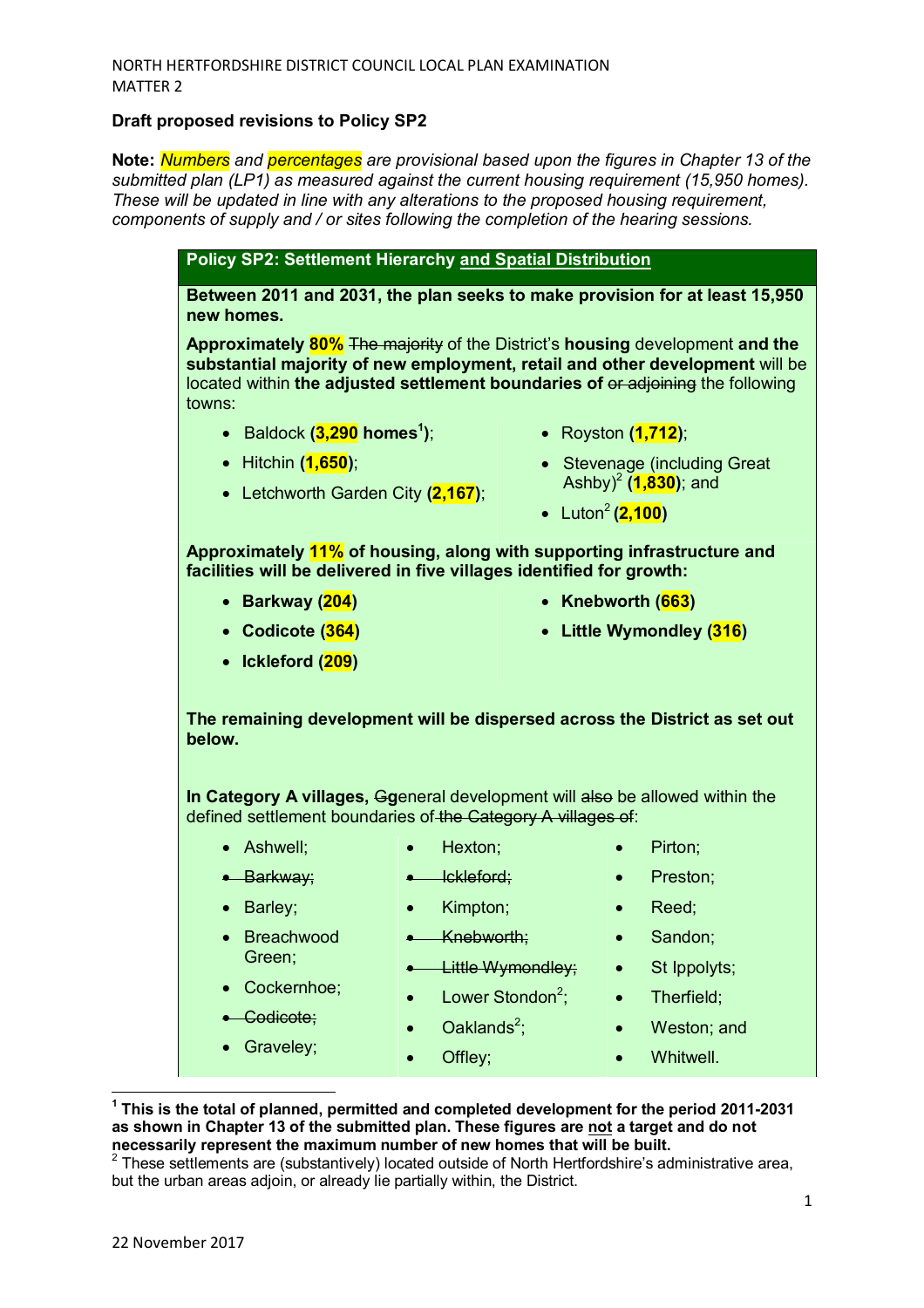Infilling development which does not extend the built core of the village will be allowed in the Category B villages of:

- Blackmore End:
	- Kelshall;
- Rushden;

Wallington; and

- Lilley;
- Great Wymondley; • Hinxworth;
	- Newnham;
- Willian.

- Holwell;
- Old Knebworth:

Only I Limited affordable housing and facilities for local community needs will be allowed in the Category C settlements of:

- Bygrave; • Langley; • Peters Green; and
- Caldecote;
- Nuthampstead;
- Radwell

• Clothall;

**Development outside of these locations will be permitted where this is supported by an adopted Neighbourhood Plan** 

- 4.10 North Hertfordshire includes a range of settlements, including isolated rural hamlets, numerous villages, the four towns of Hitchin, Letchworth Garden City, Baldock and Royston, and large parts of the Great Ashby estate on the edge of Stevenage.
- 4.11 The Council wishes to focus the majority of new development on the towns (including urban extensions to existing towns) in order to make maximum use of existing facilities, social networks and infrastructure, and maximise opportunities to deliver new infrastructure. However, it is important to allow growth of the villages in order to allow those communities to continue to function.
- 4.12 The National Planning Policy Framework (NPPF) acknowledges sometimes development in one village may support services in other nearby villages. Although some communities may lack a full range of facilities themselves, they should not be barred from further development. In many of the District's rural areas the average number of people per household is falling. Some of the villages have seen very little growth in recent years and their populations have actually fallen. Our evidence gives further consideration to these issues and explains how the settlement hierarchy has been developed<sup>3</sup>. For those areas within the Green Belt, we have additionally considered how villages contribute to openness $4$ .

## **4.13 Five villages have been identified that can support higher levels of growth:**

• **Knebworth and Codicote are the two largest villages within North Hertfordshire and support a range of services, including a station at Knebworth;**

l

 $3$  Housing and Green Belt Background Paper (NHDC, 2016)

<sup>&</sup>lt;sup>4</sup> Green Belt Review (NHDC, 2016). Paragraph 86 of the NPPF explains how planning authorities should consider villages within the Green Belt when setting boundaries.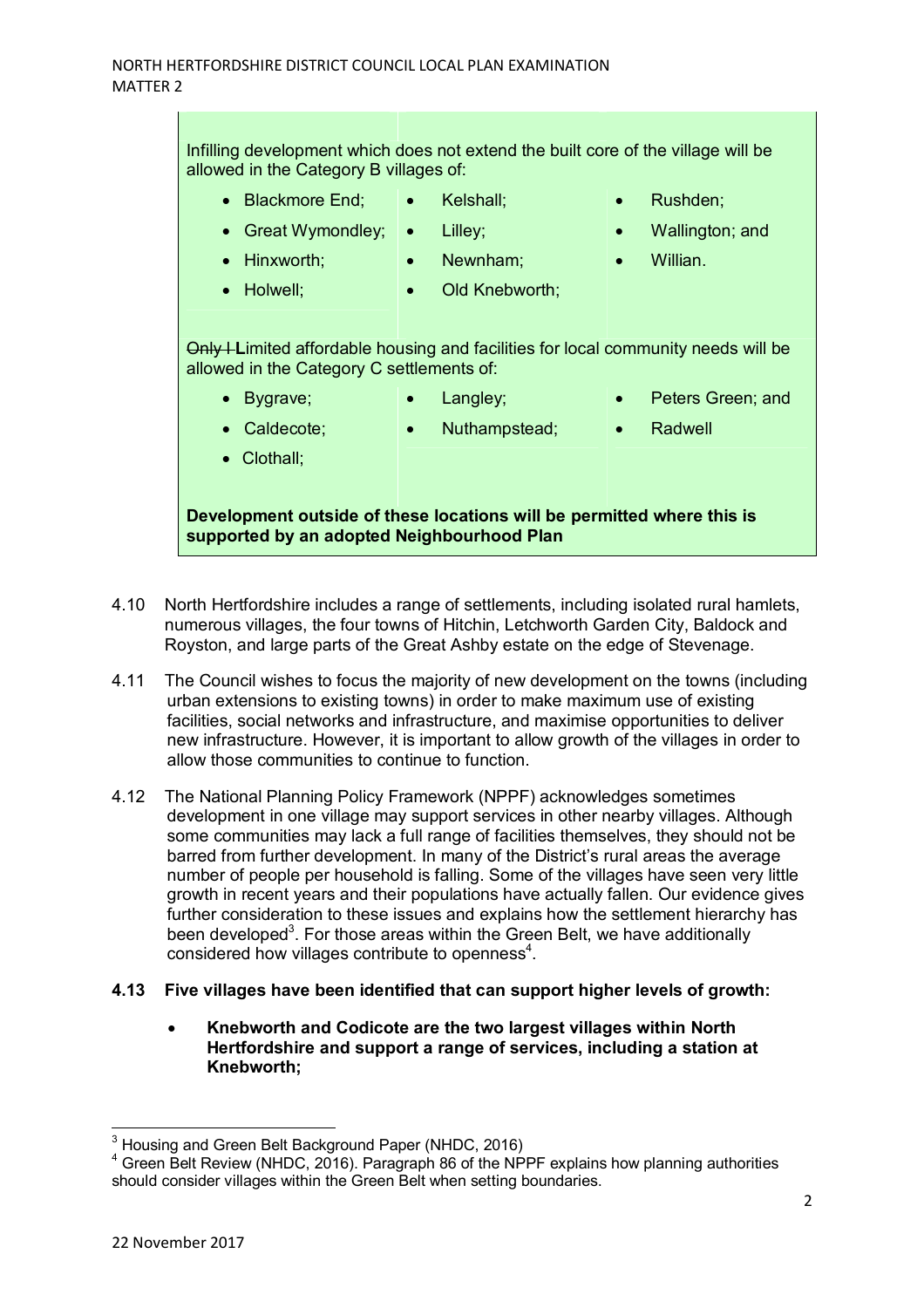- **Ickleford and Little Wymondley provide opportunities to accommodate further residential development in close proximity to neighbouring towns along with sustainable transport connections; and**
- **Barkway as a focus for development in the rural east of the District.**
- 4.14 Category A villages, normally those containing primary schools, all have defined boundaries within which development will be allowed and sites have been allocated to meet the District's overall housing totals**requirement**. Category A villages have defined settlement boundaries and are excluded from the policy designation (either Green Belt or Rural Area Beyond the Green Belt – see Policy SP5) which affects the surrounding countryside.
- 4.15 Category B villages are those with a lower level of facilities such as village halls and public houses. Category B villages will be allowed to accommodate limited infill development that does not expand the built core of the village into the surrounding countryside.
- 4.16 Blackmore End has been excluded from the Green Belt because of its limited contribution to the openness and purposes of the Green Belt. For the remaining Category B villages, this Plan does not define a settlement boundary or the extent of the built core. The Council believes it should be possible to assess on a case-bycase basis whether a site is in the built core. However, that may be something that affected communities wish to explore through neighbourhood plans.
- 4.17 The Category C settlements are
	- those which give their names to a parish that does not contain any category A or B villages; and / or
	- those with a modest level of facilities but which make an important contribution to the open character of the Green Belt.
- 4.18 Within Category C settlements, a more restrictive approach will be taken. We will support limited affordable housing and schemes for community facilities which meet proven needs from that parish in line with the detailed policies of this Plan.
- 4.19 Our Sustainability Appraisal says that our policy will have a range of positive effects in seeking to focus new development within or adjoining existing settlements. There may be some potential negative impacts in terms of interaction with exiting residential areas and environmental aspects due to development being on greenfield sites. However these impacts can be mitigated and addressed through design and layout considerations and other policies in this Plan.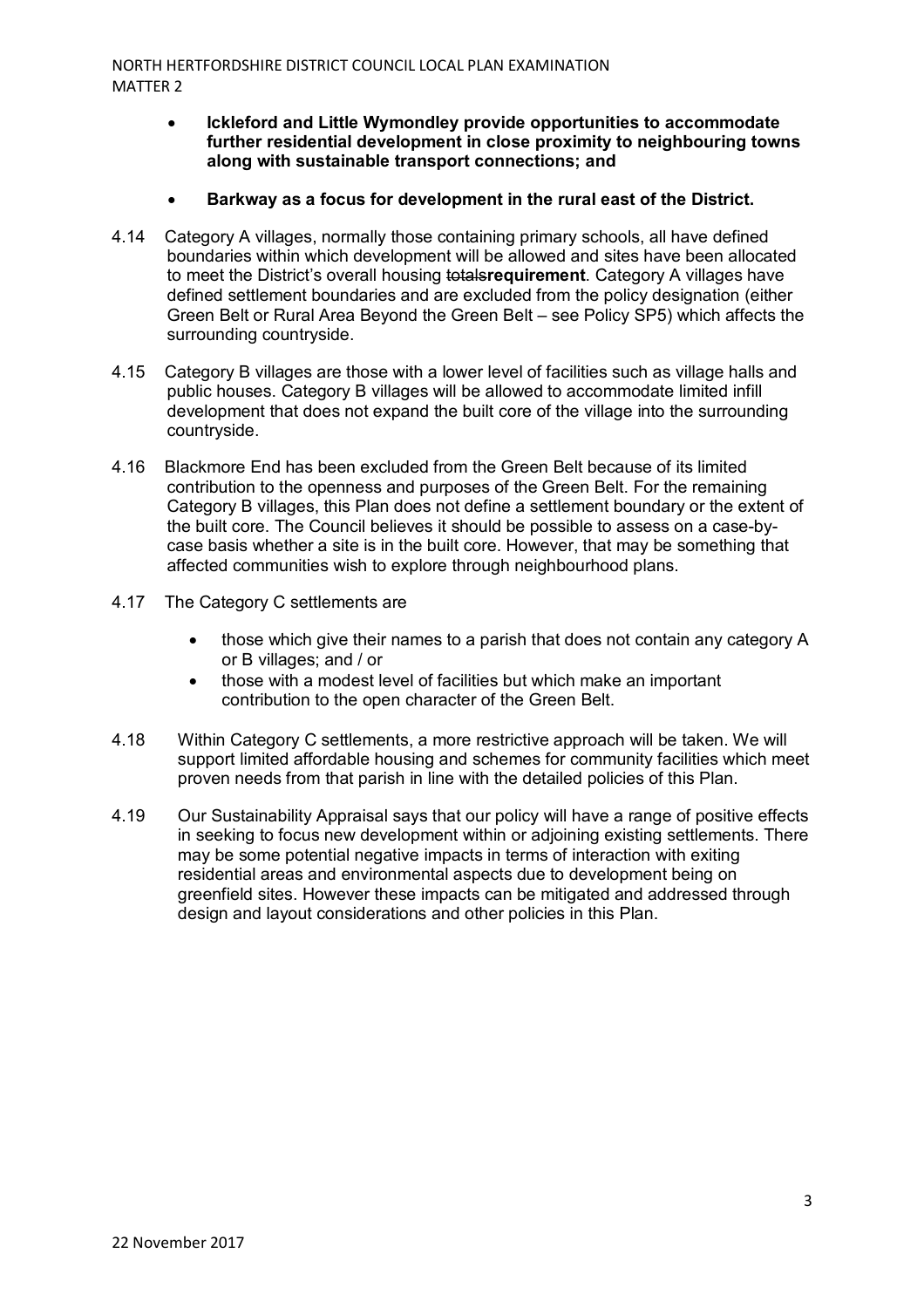*Following the reframing of Policy SP2, it is considered that consequential amendments should be made to Policy SP8(c)(iii) and the supporting text at Paragraph 4.95 for consistency and effectiveness* 

| <b>Policy SP8: Housing</b>                                                                                                                                                                                                                                                                                 |
|------------------------------------------------------------------------------------------------------------------------------------------------------------------------------------------------------------------------------------------------------------------------------------------------------------|
| Over the period 2011-2031, housing growth will be supported across the District.<br>We will:                                                                                                                                                                                                               |
| $a. \ldots$                                                                                                                                                                                                                                                                                                |
| b.                                                                                                                                                                                                                                                                                                         |
| c. Deliver these homes through the sites and allowances identified in this Plan<br>that will support approximately <sup>5</sup> :                                                                                                                                                                          |
| i.<br>.                                                                                                                                                                                                                                                                                                    |
| ii.<br>$\cdots$                                                                                                                                                                                                                                                                                            |
| iii.<br>4,860 homes through local housing allocations that will provide<br>homes on:                                                                                                                                                                                                                       |
| • Further sites within the adjusted settlement boundaries of<br>the towns;                                                                                                                                                                                                                                 |
| • Land within the adjusted settlement boundaries of the five<br>villages identified for growth; and                                                                                                                                                                                                        |
| • Sites identified within the defined settlement boundaries of<br>the Category A villages                                                                                                                                                                                                                  |
| This includes the use of newly identified sites and land within pre-<br>existing settlement limits, non-strategic sites released from the<br>Green Belt as part of a comprehensive, District-wide review; and<br>other land identified following a review of other relevant boundaries<br>or designations. |
|                                                                                                                                                                                                                                                                                                            |

**…** 

l

- 4.95 The remainder of new homes will be delivered through a range of local housing allocations set out in the detailed policies of this Plan:
	- More than 850 further homes are identified within pre-existing settlement boundaries and have influenced our target to build 20% of new homes on previously developed land;
	- As part of our comprehensive review of the Green Belt, a number of additional villages have been 'inset' with boundaries drawn to release additional land for development. These locations will contribute around 2,600 homes to our target whilst also ensuring the long-term sustainability of these settlements.
	- **Sites for a further 2,900 homes, in addition to the strategic sites, are identified within the adjusted settlement boundaries of the towns. This**

 $5$  These requirements include a small buffer of approximately 7% over and above the targets for North Hertfordshire's housing needs identified in criterion (a) to ensure sufficient flexibility. *See* Monitoring and Delivery chapter for further information.